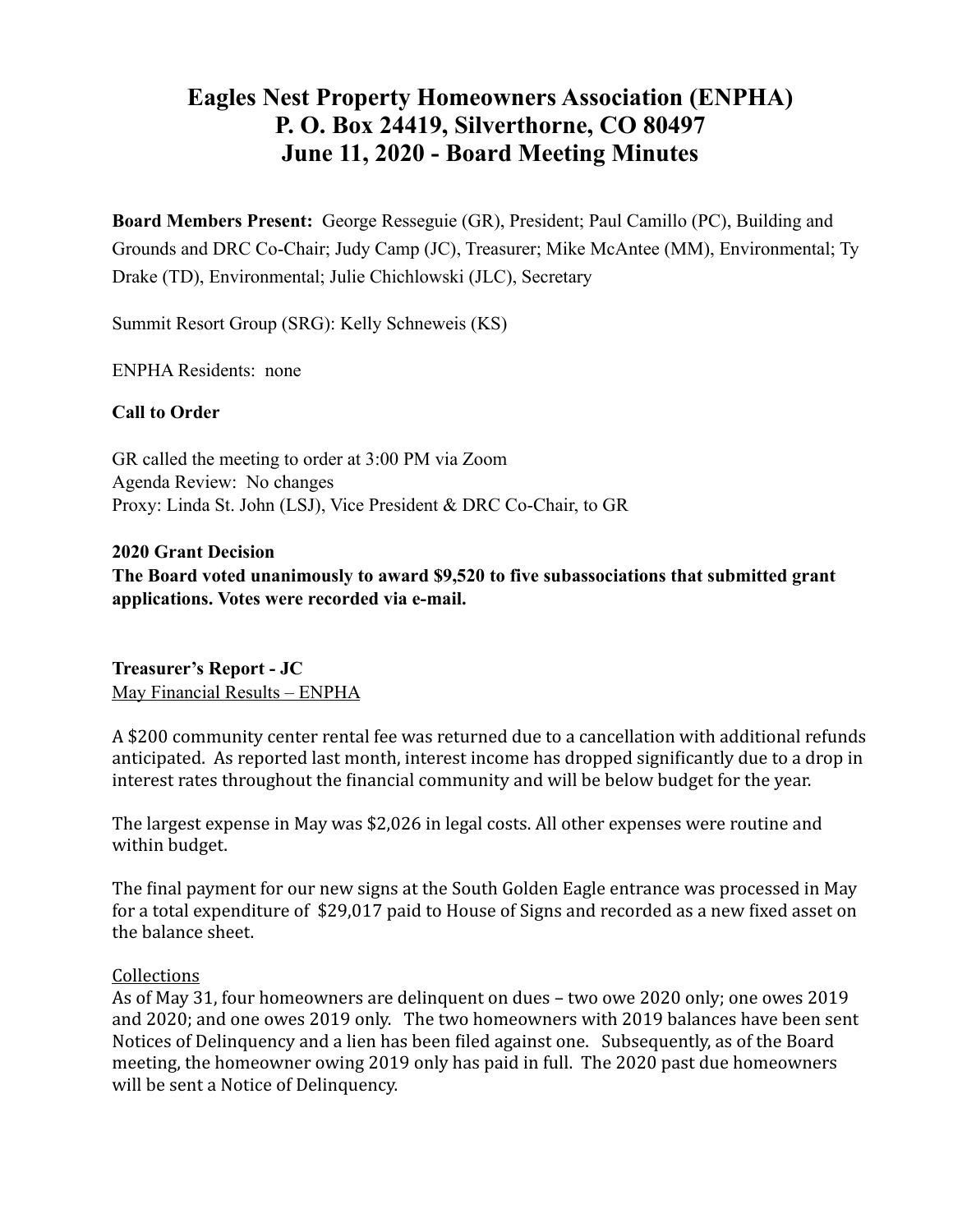DRC fines outstanding for the homeowner who had not complied with design guidelines related to yard art are \$10,735 including the initial fine, fines for a continuing violation through April 23, 2018, legal costs, late fees and interest. IC will follow up with Legal regarding filing a lien against the property.

## **Compliance** - **KS**

There were multiple sightings of slash piles throughout the neighborhood. Since the Summit County chipping program for Eagles Nest/Three Peaks is scheduled for September 7-11, TD will contact Alpine Tree Service to determine the possibility for slash pile chipping sometime this summer.

Additional non-compliances include:

- 1756 Falcon Drive Camper Topper was parked in driveway 6-10-20 in violation of what was previously agreed upon. GR will follow up with a letter to the homeowner.
- 319 Black Hawk Circle dead lodge pole tree removal KS will contact owner
- 308 Red Hawk Circle KS will notify owner that DRC approval is required for non-standard house signs.
- 125 Highline Crossing KS will contact owner regarding brown tarp/cart in yard

# **Environmental** - **MM/TD**

## Weeds, Trees, and Trails

TD met with the vendor and reconfirmed that the previous estimate was still valid for the trail work behind Two Cabins. TD received verbal approval from both homeowners along the private driveway for equipment access. A USFS permit has been issued for the effort. After contract approval, vendor will need  $\sim$ 3 weeks before starting work. Effort is estimated to take 4-5 days.

The 2020 weed control campaign is on track. Six sub associations requested to be included in the ENPHA noxious weed control program.

## Tract J Recommendation

TD/MM recommended that no additional trees be planted in J-Tract. The existing aspen grove is growing nicely and needs no further maintenance. Board agreed.

## Ranch Loop

The HOA Ranch Loop trail has several large slash piles and lots of downed timber. Someone has illegally cut down 50-60 trees (mostly aspen) directly below Blackhawk Circle. Further investigation, including the possibility of a Summit County Grant request, is necessary to determine next steps.

## Approved Suppliers

In accordance with the ENPHA Financial Rules, the board was asked to consider a revision to Resolution Number 2, Series 2020, a resolution identifying approved suppliers. MM recommended that Alpine Tree Services be added to this resolution.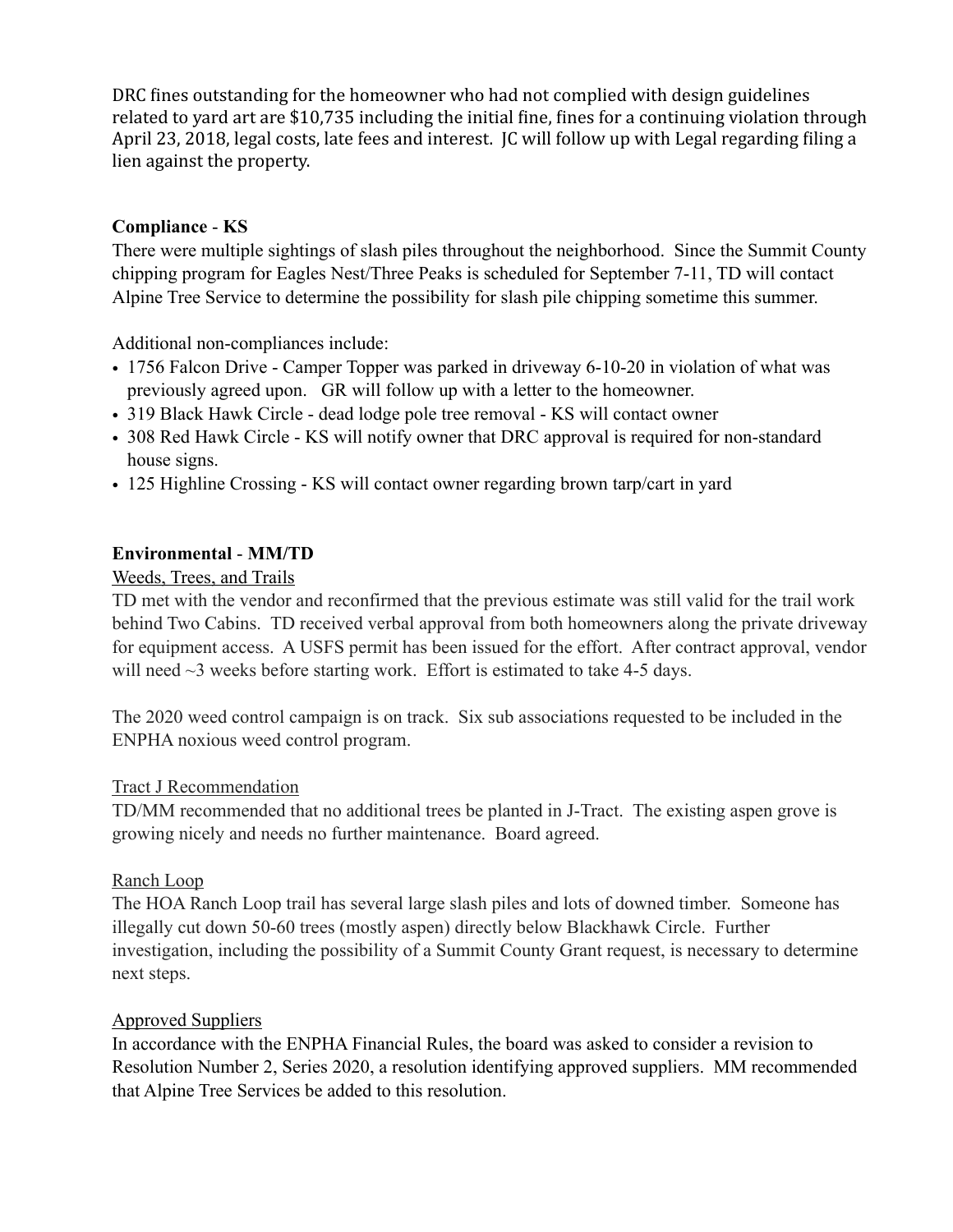**Board Motion: MM made a motion to amend Resolution No. 2 Series 2020 approved in April. This amendment adds Alpine Tree Services as an 8th approved supplier. Seconded by JC. Approved unanimously.** 

#### **2020 Annual Meeting (TBD) - GR**

The Board will explore options to conduct a virtual annual meeting in 2020 with a simplified agenda.

## **Building and Grounds - PC**

#### South Entrance

Timers, dimmers and back panels were installed this past month on the new signs, completing the contract with House Of Signs. All sprinklers are working and the grass and flower beds are doing well. The planting of annuals in the middle island will begin the week of June 15th.

## **Community Center**

Due to the COVID-19 pandemic the CC Building and Pavilion are closed indefinitely until further notice. The sprinkler system is up and running. The plantings are in good shape and doing well.

# **DRC - LSJ**

.

 Open Projects 1 - Concept Approved 4 - Preliminary Approved 7 - Final Approval 21 - Under Construction 0 - TCO (Temporary Certificate of Occupancy) 0 - CO (Certificate of Occupancy) 5 - Modifications Approved 4 - Modifications Under Construction 0 - Modifications Completed 42 - Total Projects

## **Sub associations** - **GR**

HOA Tract B (Hideaway Playground) The Hideaway Board will vote June 12, 2020 on the removal of the playground equipment.

## 2020 Grants

GR notified the sub association presidents who submitted a grant request of their 2020 grant awards. A sub association must complete any required reviews with the DRC before work begins on its project.